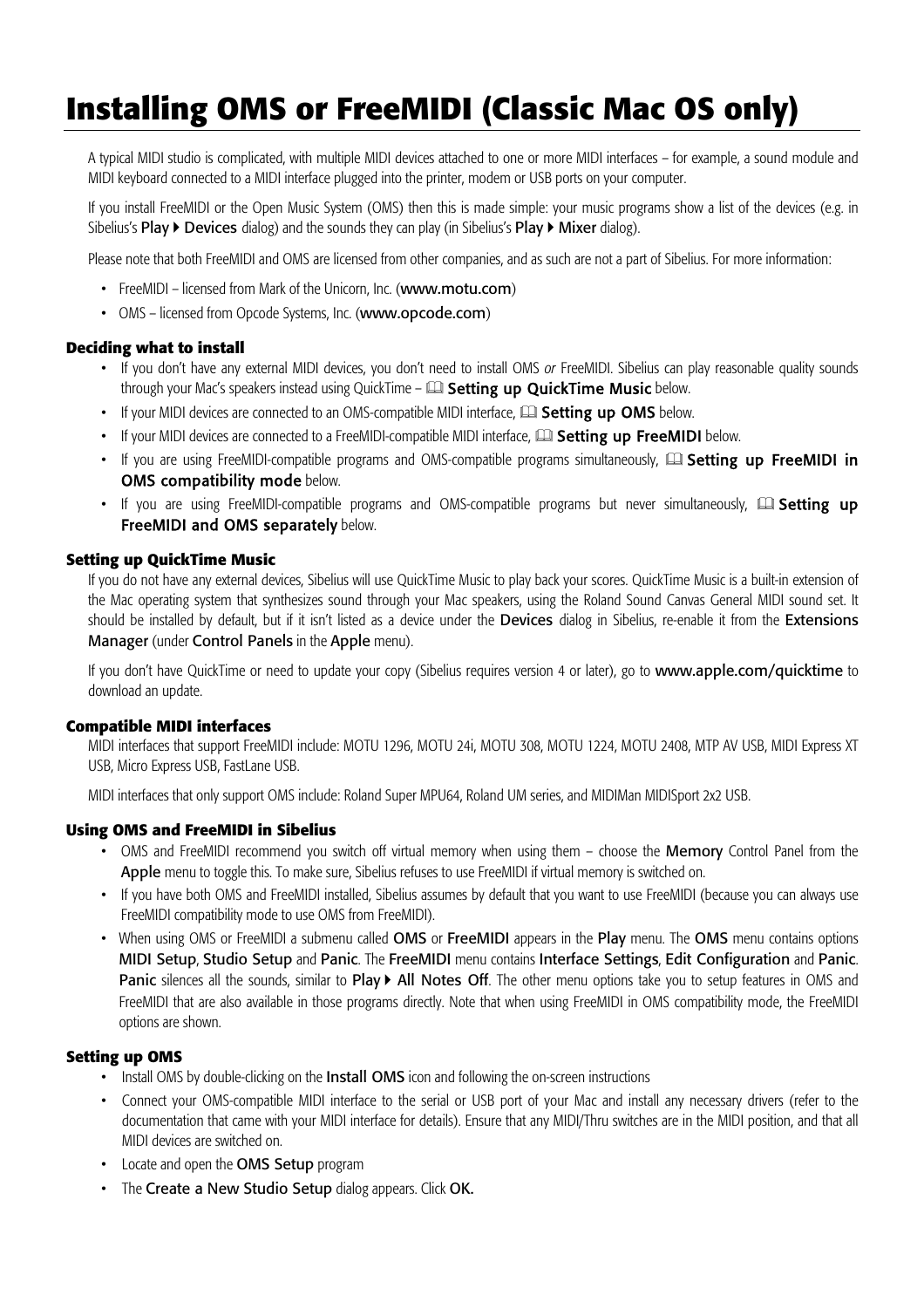- Click the checkboxes to select the port (modem and/or printer) to which your MIDI interface is connected. USB MIDI interfaces will be detected regardless of these settings.
- Click Search. OMS will now search for MIDI interfaces connected to your computer.
- A list of the MIDI interfaces connected to your computer will be displayed. If this list is correct, click OK. If MIDI interfaces that you have connected to your computer are not detected, refer to OMS's troubleshooting information.
- OMS will now attempt to detect devices (keyboards, modules, samplers, etc.) that are connected to your MIDI interface. A list of devices or MIDI ports will appear. Click on the checkboxes next to each of the devices or ports that you wish to use, then click OK.
- You will now be presented with a standard Mac OS Save dialog. Name your configuration, choose a convenient place on your hard drive and click Save.
- Your studio configuration will now be displayed. Check that the on-screen MIDI connections are the same as your studio's physical connections. Device information (manufacturer, model, name, properties, receive channel(s) and icon) can be edited by double-clicking on the device/MIDI Interfaces icon. To connect devices, drag them to a MIDI interface, and click once on the in/out arrows
- When you have completed the setup, choose Save from the File menu
- Quit OMS Setup
- Run Sibelius
- $\cdot$  Set up the Devices dialog as detailed in  $\Box\Box$  **MIDI devices**.

# **Setting up FreeMIDI**

- Install FreeMIDI by double clicking on the **Install FreeMIDI** icon and following the on-screen instructions
- Connect your FreeMIDI-compatible MIDI interface to the serial or USB port of your Mac
- Locate and open the FreeMIDI Setup program
- If you have OMS installed on your computer, you will be asked whether you wish to use OMS or FreeMIDI. Choose FreeMIDI (this can be changed later from Preferences in the File menu within FreeMIDI Setup).
- The Welcome to FreeMIDI dialog appears. Click Continue.
- The FreeMIDI Preferences dialog appears. Ensure that only Allow other applications and Always load at startup are switched on. Click OK to continue.
- The About Quick Setup dialog appears. Click Continue.
- You will now see the Quick Setup window. In the New Device section of the Quick Setup dialog specify the Manufacturer, Model, Studio Location (the name of the MIDI interface to which the device is connected) and Cable (the port to which the device is connected to if the specified MIDI interface has multiple ports). Click Add after specifying each device to add it to the Current Configurations list.
- When you have specified the relevant information for each of your MIDI devices, click Done. Make sure 'Controller' is selected in Properties if the device is to be used as an Input Device.
- Your studio configuration will now be displayed. Check that the on-screen MIDI connections are the same as your studio's physical connections. Device / MIDI Interface information (name, ID, manufacturer, model, transmit channel(s), receive channel(s), properties and icons) can be edited by double-clicking on the device / MIDI Interfaces icon.
- Choose Save from the File menu. Name your configuration and save it in a convenient place on your hard drive.
- Quit FreeMIDI Setup
- Run Sibelius
- Set up the Devices dialog as detailed in  $\Box$  MIDI devices.

## **Setting up FreeMIDI in OMS compatibility mode**

- Install FreeMIDI by double-clicking on the Install FreeMIDI icon and following the on-screen instructions
- Install OMS by double-clicking on the **Install OMS** icon and following the on-screen instructions
- Connect your FreeMIDI or OMS compatible MIDI interface to the serial or USB port of your Mac
- Locate and open the OMS Setup program
- The Create a New Studio Setup dialog appears. Click OK.
- Click the checkboxes to select the port (modem and/or printer) to which your MIDI interface is connected. USB MIDI interfaces will be detected regardless of these settings.
- Click Search. OMS will now search for MIDI interfaces connected to your computer.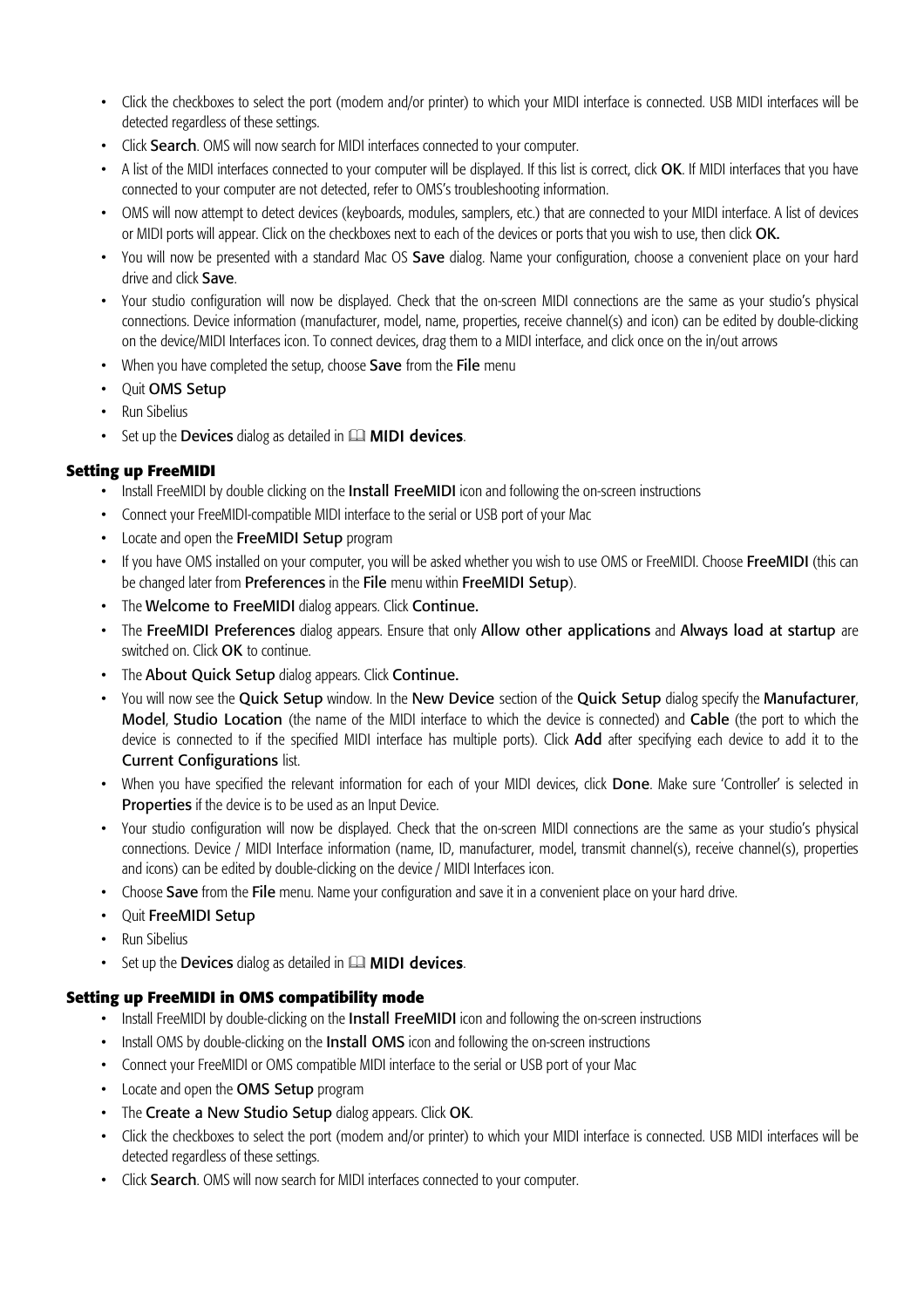- A list of the MIDI interfaces connected to your computer will be displayed. If this list is correct, click OK. If MIDI interfaces that you have connected to your computer are not detected, refer to FreeMIDI's troubleshooting information.
- OMS will now attempt to detect devices (keyboards, modules, samplers, etc.) that are connected to your MIDI interface. A list of devices or MIDI ports will appear. Click on the checkboxes next to each of the devices or ports that you wish to use. Click OK
- You will now be presented with a standard Mac OS Save dialog. Name your configuration, choose a convenient place on your hard drive and click Save
- Your studio configuration will now be displayed. Check that the on-screen MIDI connections are the same as your studio's physical connections. Device information (manufacturer, model, name, properties, receive channel(s) and icon) can be edited by double clicking on the device / MIDI Interfaces icon. To connect devices, drag them to a MIDI interface, and click once on the in/out arrows
- When you have completed the setup, choose Save from the File menu
- Quit OMS Setup
- Locate and open the FreeMIDI Setup program
- You will be asked whether you wish to use OMS or FreeMIDI. Choose OMS. To change this later you will need to quit Sibelius, locate and run the FreeMIDI Setup program, open FreeMIDI Preferences (File menu) and switch on Use OMS when available. Quit FreeMIDI and run Sibelius.
- A dialog will appear informing you that FreeMIDI is in OMS compatibility mode. Click OK to continue. Your OMS Studio Setup will be displayed. Quit the FreeMIDI Setup program.
- Open Sibelius.
- Set up the Devices dialog as detailed in  $\Box\Box$  **MIDI devices**.

# **Using FreeMIDI Patch lists in OMS when using FreeMIDI in OMS compatibility mode**

If you are using FreeMIDI in OMS compatibility mode, no sound names will be listed in Sibelius's **Play**  $\triangleright$  **Mixer** dialog (shortcut **M**). For the correct patch names to be displayed, OMS must use FreeMIDI 'patch lists' (the equivalent of Sibelius's sound set files). To do this, Mark of the Unicorn recommends the following:

- Quit FreeMIDI Setup and OMS Setup
- Locate the Factory Names folder found in the OMS Folder within your System folder
- Open the Factory Names folder, and remove the contents (you may want to back up the contents of this folder, or simply delete them)
- Open the OMS Preferences folder (in the OMS Folder) and delete the file OMS Name Manager Prefs
- Launch OMS Setup, delete visible OMS Devices, and reconfigure the OMS Setup following the instructions in Setting up OMS above
- When adding devices in OMS, be sure to choose from the list of Manufacturers and Models. If your device is not listed, assign a similar device, and modify its name to match your device (e.g. change 'JV-1080' to 'JV-2080').
- After completing your OMS Setup, choose Save and Make Current from the File menu
- Run FreeMIDI Setup
- Open the FreeMIDI Preferences window (File menu), and choose Use OMS when available from the Software Compatibility section. You may need to quit and launch FreeMIDI again so FreeMIDI opens using OMS' setup.
- The same OMS setup above will appear in FreeMIDI. More importantly, the FreeMIDI patch list will remain intact.
- This trick only works when a FreeMIDI program is using the OMS setup. This method does not publish patch lists directly into OMS to use with software like ProTools, Studio Vision, Cubase and some other OMS compatible software.

## **Setting up FreeMIDI and OMS separately**

- Install FreeMIDI by double-clicking on the Install FreeMIDI icon and following the on-screen instructions
- Install OMS by double-clicking on the Install OMS icon and following the on-screen instructions
- Connect your FreeMIDI- or OMS-compatible MIDI interface to the serial or USB port of your Mac
- Locate and run the OMS Setup program
- The Create a New Studio Setup dialog appears. Click OK.
- Click the checkboxes to select the port (modem and / or printer) to which your MIDI interface is connected. USB MIDI interfaces will be detected regardless of these settings.
- Click Search. OMS will now search for MIDI interfaces connected to your computer.